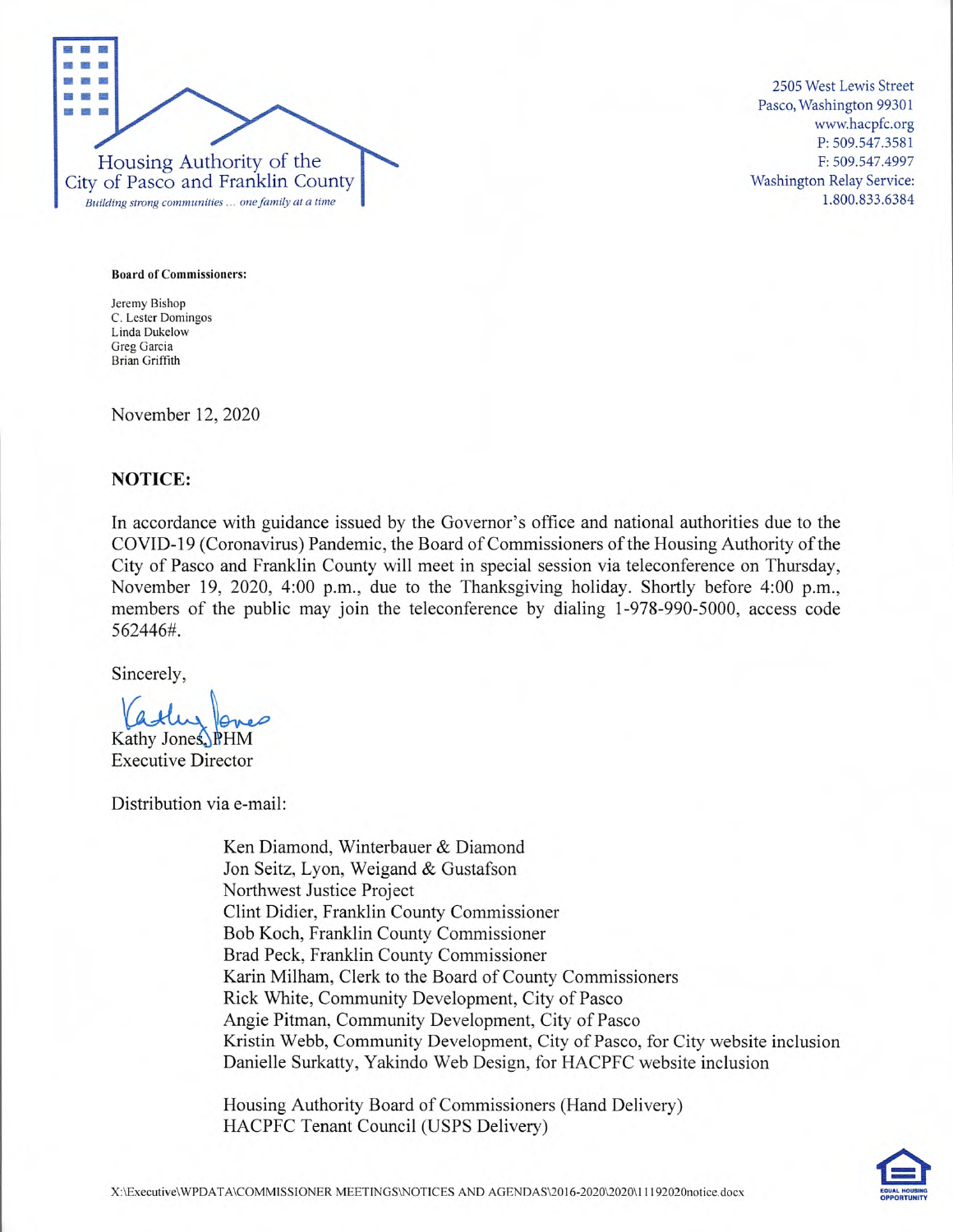# **TENTATIVE AGENDA BOARD OF COMMISSIONERS REGULAR MEETING HOUSING AUTHORITY OF THE CITY OF PASCO AND FRANKLIN COUNTY November 19, 2020 4:00 p.m.**

Beginning with the March 2020 meeting, the Board conducts its meetings via conference call due to the COVID-19 Pandemic and the necessity for social distancing. We provide remote access to call into the Board of Commissioner meetings in accordance with Governor Inslee's proclamation regarding the Open Public Meetings Act.

Dial-in number (US): (978) 990-5000 Access code: 562446#

# **1. CALL TO ORDER**

# **2. COMMISSIONER ROLL CALL**

# **3. APPROVAL OF AGENDA**

## **MOTION: "Mr. Chair, I move to approve today's agenda as presented by** *staff."*

- **4. CONSENT AGENDA:** The Board shall be authorized to act on matters which the Chairperson designates to be placed on a consent agenda where it is believed that no Board, staff or public discussion is desired, necessary or appropriate. Items placed on the consent agenda may be acted upon without discussion, either individually or as a group, after the Chairperson first announces that items will be enacted without discussion unless a specific request is made by a Board Member present or in advance by an interested member of the public.
	- (a) Approval of Minutes dated July 30, 2020
	- (b) Approval of Checks for July, August, September, and October 2020
	- (c) Financials and Occupancy Report
	- (d) Approval of bad debt write offs for rent, utility billing, and miscellaneous in the amount of \$2,718.75 and, of that amount, \$2,718.75, will be turned over for collection plus the collection processing fees.

## **5. STAFF REPORTS**

- (a) Executive (Ms. Jones)
- (b) Finance (Mr. Truman)
- (c) Maintenance and Capital Fund (Mr. Sanders)
- (d) Housing Programs (Ms. Salinas)
- (e) Security (Mr. Moore)
- (f) Administration (Ms. Richwine)

# **6. OLD BUSINESS** - **n/a**

# 7. NEW BUSINESS

- (a) Election of Board of Commissioner's Vice Chairperson
- (b) Resolution #20/21-984 Investment Resolution **MOTION: "Mr. Chair, I move to adopt Resolution #20/21-984."**